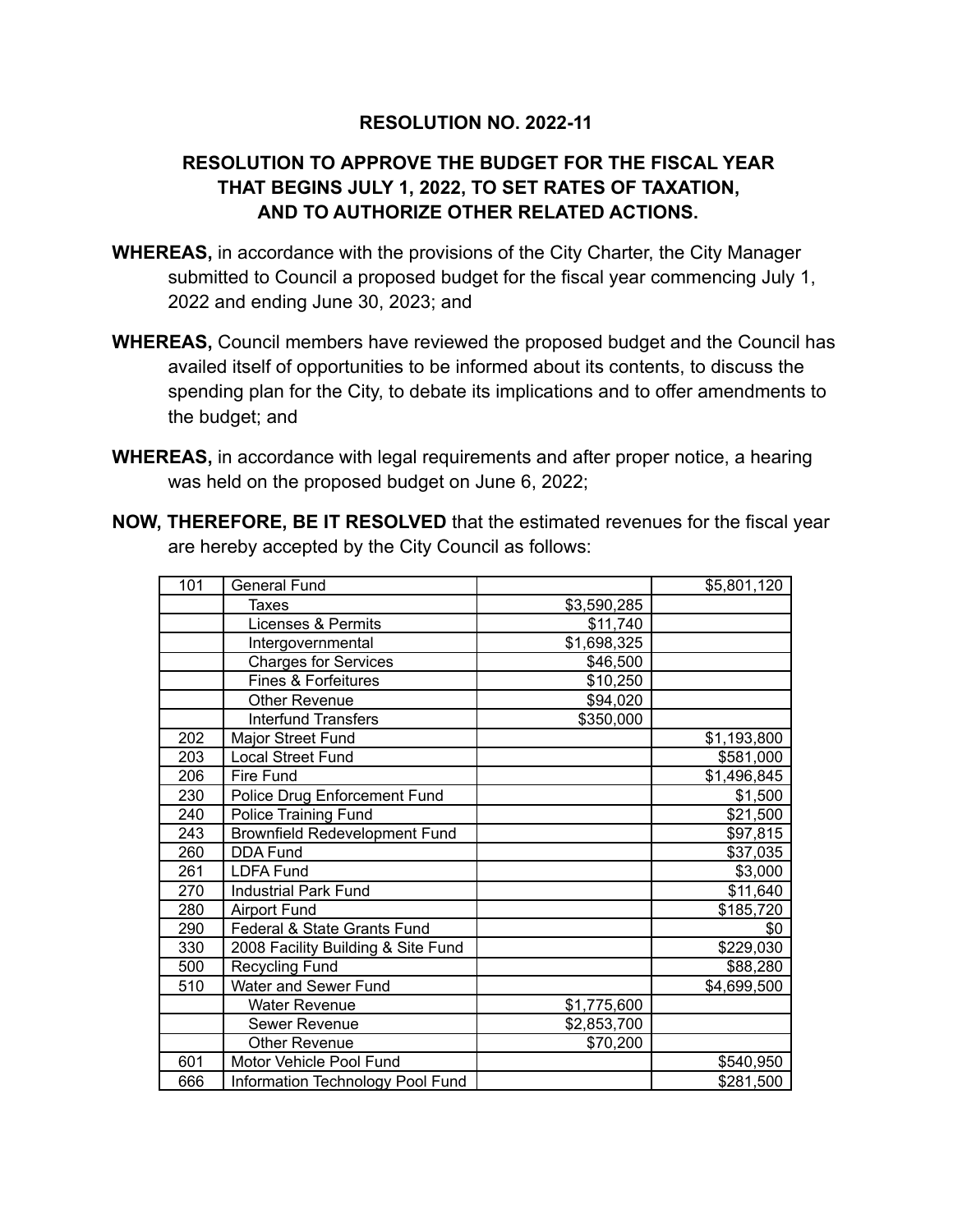**AND BE IT FURTHER RESOLVED,** that expenditures for the fiscal year are hereby authorized for the various funds in the following amounts:

| 101 | General Fund                         |             | \$5,633,610 |
|-----|--------------------------------------|-------------|-------------|
|     | <b>General Government</b>            | \$1,624,535 |             |
|     | <b>Public Safety</b>                 | \$2,453,885 |             |
|     | <b>Public Works</b>                  | \$869,570   |             |
|     | Community & Economic Dev.            | \$337,030   |             |
|     | Parks & Recreation                   | \$103,060   |             |
|     | <b>Operating Transfers</b>           | \$245,530   |             |
| 202 | <b>Major Street Fund</b>             |             | \$1,673,650 |
| 203 | Local Street Fund                    |             | \$626,375   |
| 206 | Fire Fund                            |             | \$1,496,845 |
| 230 | Police Drug Enforcement Fund         |             | \$1,500     |
| 240 | <b>Police Training Fund</b>          |             | \$21,500    |
| 243 | <b>Brownfield Redevelopment Fund</b> |             | \$83,940    |
| 260 | DDA Fund                             |             | \$44,395    |
| 261 | <b>LDFA Fund</b>                     |             | \$350       |
| 270 | <b>Industrial Park Fund</b>          |             | \$3,000     |
| 280 | <b>Airport Fund</b>                  |             | \$185,720   |
| 290 | Federal & State Grants Fund          |             | \$0         |
| 330 | 2008 Facility Building & Site Fund   |             | \$198,500   |
| 500 | Recycling Fund                       |             | \$58,280    |
| 500 | Water and Sewer Fund                 |             | \$5,261,825 |
| 601 | Motor Vehicle Pool Fund              |             | \$714,590   |
| 666 | Information Technology Pool Fund     |             | \$281,500   |

- **AND BE IT FURTHER RESOLVED**, that 14.1369 mills be levied on the taxable valuation as equalized for general operating requirements of the City;
- **AND BE IT FURTHER RESOLVED,** that .1800 mills be levied on the taxable valuation as equalized for yard waste collection;
- **AND BE IT FURTHER RESOLVED,** that .0730 mills be levied on the taxable valuation as equalized for recycling center operating requirements;
- **AND BE IT FURTHER RESOLVED**, that .9000 mills be levied on the taxable valuation as equalized to cover the principal and interest payments of the General Obligation Unlimited Tax Refunding Bonds, Series 2017, which refunded the 2008 Building Facility & Site bonds approved by the electorate on November 6, 2007;
- **AND BE IT FURTHER RESOLVED,** that 3.805 mills be levied on the taxable valuation as equalized for Special Assessment District #1 of 2022 to defray costs of fire protection services and capital expenditures, which assessment will be revenues of the Fire Fund;